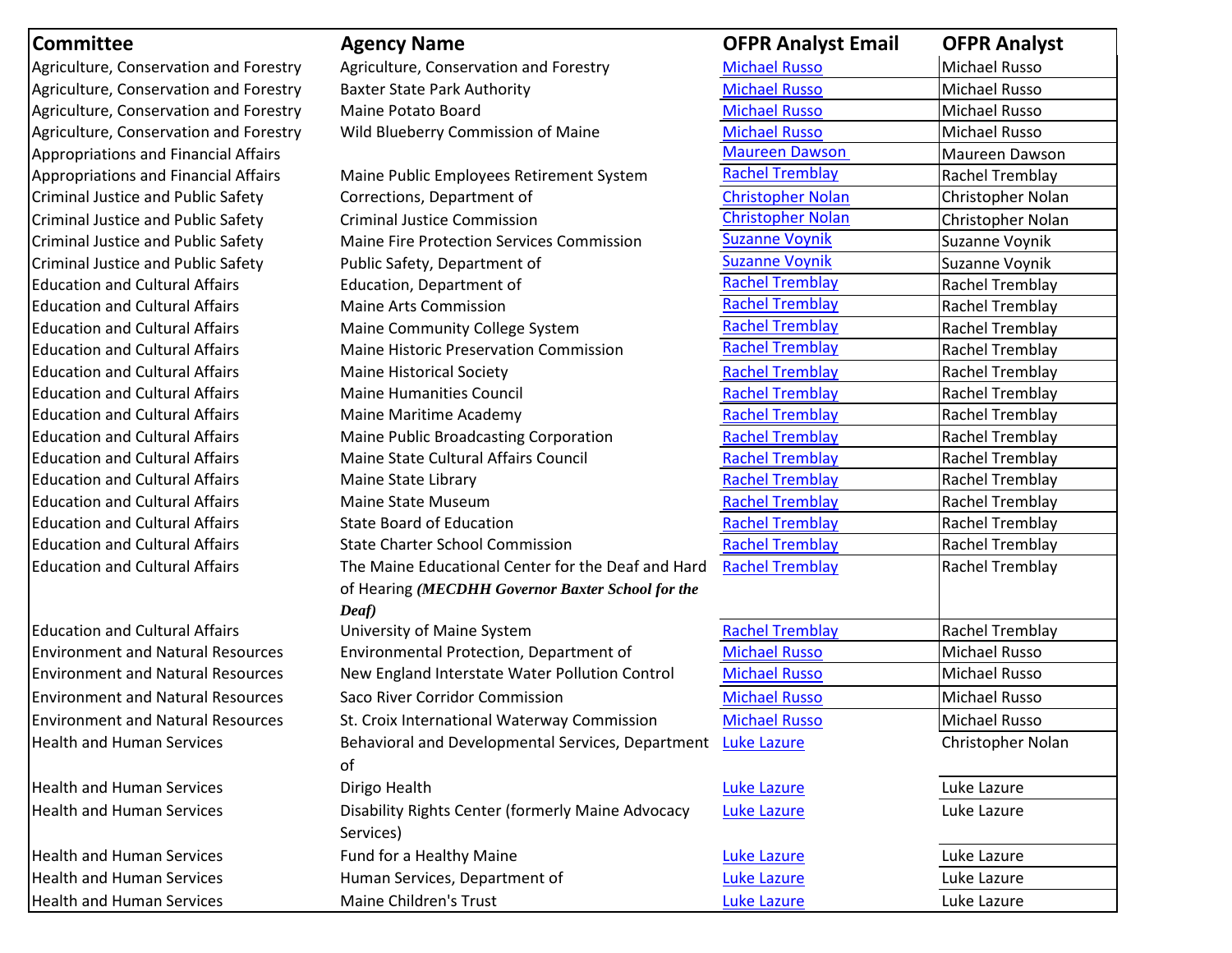| <b>Committee</b>                                                                       | <b>Agency Name</b>                                                                                            | <b>OFPR Analyst Email</b> | <b>OFPR Analyst</b> |
|----------------------------------------------------------------------------------------|---------------------------------------------------------------------------------------------------------------|---------------------------|---------------------|
| <b>Health and Human Services</b>                                                       | Maine Health Data Organization                                                                                | <b>Luke Lazure</b>        | Luke Lazure         |
| <b>Health and Human Services</b>                                                       | Maine Hospice Council                                                                                         | <b>Luke Lazure</b>        | Luke Lazure         |
| Inland Fisheries and Wildlife                                                          | <b>Atlantic Salmon Commission</b>                                                                             | <b>Michael Russo</b>      | Michael Russo       |
| Inland Fisheries and Wildlife                                                          | Inland Fisheries and Wildlife, Department of                                                                  | <b>Michael Russo</b>      | Michael Russo       |
| <b>Insurance and Financial Services</b>                                                | Administrative and Financial Services, Department of - Luke Lazure<br>Health Insurance                        |                           | Luke Lazure         |
| Insurance and Financial Services                                                       | Fund Insurance Review Board                                                                                   | <b>Luke Lazure</b>        | Luke Lazure         |
| <b>Insurance and Financial Services</b>                                                | Institutions and Insurance                                                                                    | <b>Luke Lazure</b>        | Luke Lazure         |
| <b>Insurance and Financial Services</b>                                                | Professional and Financial Regulation, Bureaus of<br>Financial                                                | <b>Luke Lazure</b>        | Luke Lazure         |
| Judiciary                                                                              | Attorney General, Department of the                                                                           | <b>Christopher Nolan</b>  | Christopher Nolan   |
| Judiciary                                                                              | <b>Judicial Department</b>                                                                                    | <b>Christopher Nolan</b>  | Christopher Nolan   |
| Judiciary                                                                              | Maine Commission on Indigent Legal Services                                                                   | <b>Christopher Nolan</b>  | Christopher Nolan   |
| Judiciary                                                                              | Maine Human Rights Commission                                                                                 | <b>Christopher Nolan</b>  | Christopher Nolan   |
| Judiciary                                                                              | Maine Indian Tribal - State Commission                                                                        | <b>Christopher Nolan</b>  | Christopher Nolan   |
| Judiciary                                                                              | Pine Tree Legal Assistance                                                                                    | <b>Christopher Nolan</b>  | Christopher Nolan   |
|                                                                                        | Labor, Commerce, Research and Economic Administrative and Financial Services, Department of - Rachel Tremblay |                           | Rachel Tremblay     |
| Development                                                                            | <b>Workers' Compensation</b>                                                                                  |                           |                     |
| Labor, Commerce, Research and Economic Centers for Innovation<br>Development           |                                                                                                               | <b>Rachel Tremblay</b>    | Rachel Tremblay     |
| Development                                                                            | Labor, Commerce, Research and Economic Downeast Institute for Applied Marine Research and<br>Education        | <b>Rachel Tremblay</b>    | Rachel Tremblay     |
| Development                                                                            | Labor, Commerce, Research and Economic Economic and Community Development, Department Rachel Tremblay<br>of   |                           | Rachel Tremblay     |
| Labor, Commerce, Research and Economic Finance Authority of Maine<br>Development       |                                                                                                               | <b>Rachel Tremblay</b>    | Rachel Tremblay     |
| Labor, Commerce, Research and Economic Foundation for Blood Research<br>Development    |                                                                                                               | <b>Rachel Tremblay</b>    | Rachel Tremblay     |
| Labor, Commerce, Research and Economic Labor, Department of<br>Development             |                                                                                                               | <b>Rachel Tremblay</b>    | Rachel Tremblay     |
| Labor, Commerce, Research and Economic Maine Development Foundation<br>Development     |                                                                                                               | <b>Rachel Tremblay</b>    | Rachel Tremblay     |
| Labor, Commerce, Research and Economic Maine International Trade Center<br>Development |                                                                                                               | <b>Rachel Tremblay</b>    | Rachel Tremblay     |
| Labor, Commerce, Research and Economic Maine Rural Development Council<br>Development  |                                                                                                               | <b>Rachel Tremblay</b>    | Rachel Tremblay     |
| Labor, Commerce, Research and Economic Maine State Housing Authority<br>Development    |                                                                                                               | <b>Rachel Tremblay</b>    | Rachel Tremblay     |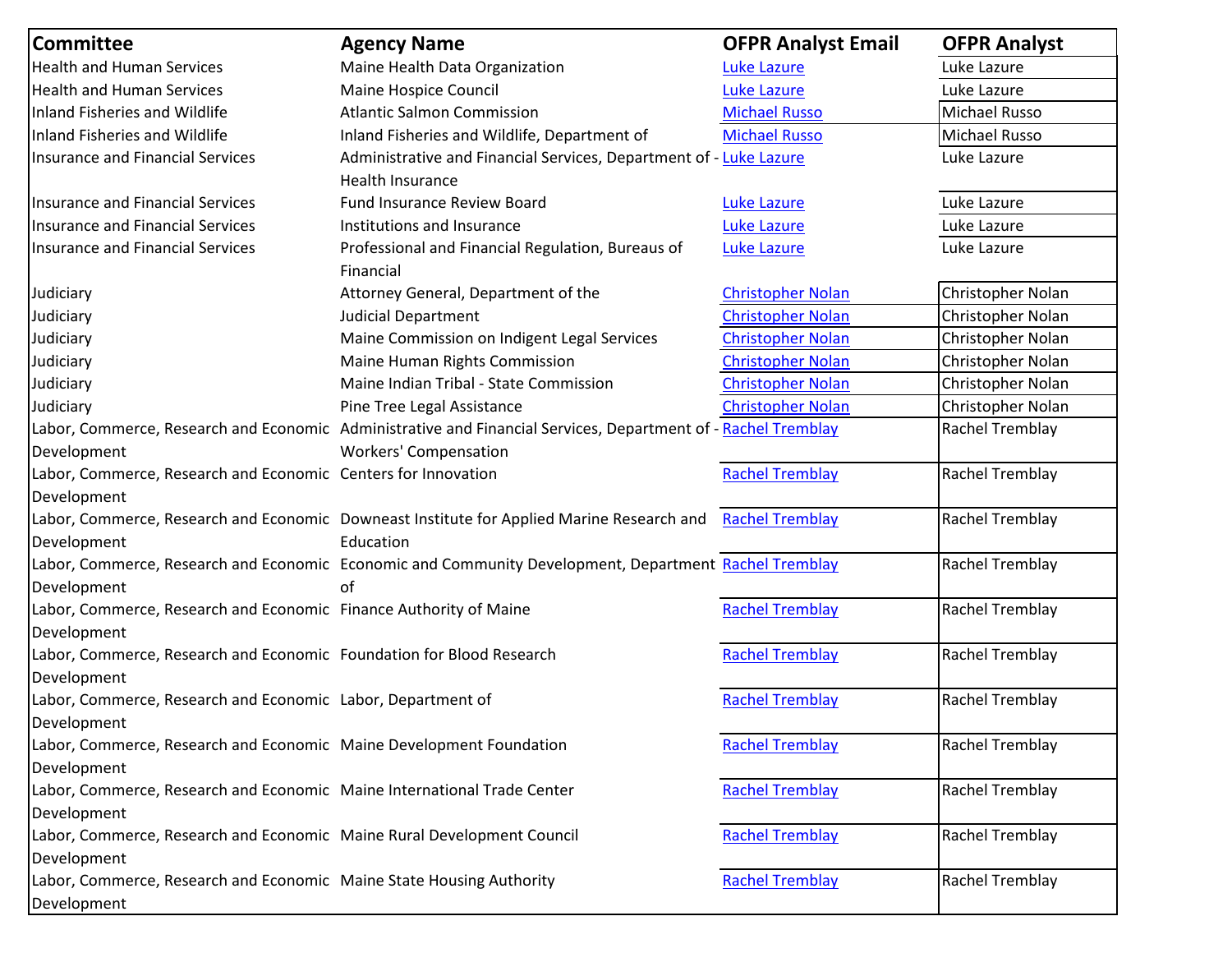| <b>Committee</b>                                                   | <b>Agency Name</b>                                                                       | <b>OFPR Analyst Email</b> | <b>OFPR Analyst</b>  |
|--------------------------------------------------------------------|------------------------------------------------------------------------------------------|---------------------------|----------------------|
|                                                                    | Labor, Commerce, Research and Economic Professional and Financial Regulation, Dept. of   | <b>Rachel Tremblay</b>    | Rachel Tremblay      |
| Development                                                        |                                                                                          |                           |                      |
| Labor, Commerce, Research and Economic Workers' Compensation Board |                                                                                          | <b>Rachel Tremblay</b>    | Rachel Tremblay      |
| Development                                                        |                                                                                          |                           |                      |
| <b>Marine Resources</b>                                            | <b>Atlantic State Marine Fisheries Commission</b>                                        | <b>Michael Russo</b>      | Michael Russo        |
| <b>Marine Resources</b>                                            | <b>Lobster Promotion Council</b>                                                         | <b>Michael Russo</b>      | Michael Russo        |
| <b>Marine Resources</b>                                            | Marine Resources, Department of                                                          | <b>Michael Russo</b>      | <b>Michael Russo</b> |
| <b>State and Local Government</b>                                  | Admin. and Financial Services, Department of (except                                     |                           | Christopher Nolan    |
|                                                                    | Health Insurance, Workers' Comp, Tax, and Liquor &                                       |                           |                      |
|                                                                    | Lottery)                                                                                 | <b>Christopher Nolan</b>  |                      |
| <b>State and Local Government</b>                                  | Audit, Department of                                                                     | <b>Christopher Nolan</b>  | Christopher Nolan    |
| <b>State and Local Government</b>                                  | Executive Department - Governor's Office and Blaine                                      |                           | Christopher Nolan    |
|                                                                    | House                                                                                    | <b>Christopher Nolan</b>  |                      |
| <b>State and Local Government</b>                                  | Executive Department - Office of Policy and                                              |                           | Christopher Nolan    |
|                                                                    | Management                                                                               | <b>Christopher Nolan</b>  |                      |
| <b>State and Local Government</b>                                  | Local and County Government                                                              | <b>Christopher Nolan</b>  | Christopher Nolan    |
| <b>State and Local Government</b>                                  | Law and Legislative Reference Library                                                    | <b>Christopher Nolan</b>  | Christopher Nolan    |
| <b>State and Local Government</b>                                  | Legislature                                                                              | <b>Christopher Nolan</b>  | Christopher Nolan    |
| <b>State and Local Government</b>                                  | Office of Program Evaluation and Government                                              | <b>Christopher Nolan</b>  | Christopher Nolan    |
| <b>State and Local Government</b>                                  | Reserve Fund for State House Preservation and                                            | <b>Christopher Nolan</b>  | Christopher Nolan    |
| <b>State and Local Government</b>                                  | Maine Municipal Bond Bank                                                                | <b>Suzanne Voynik</b>     | Suzanne Voynik       |
| <b>State and Local Government</b>                                  | Treasurer of State, Office of the                                                        | <b>Suzanne Voynik</b>     | Suzanne Voynik       |
| Taxation                                                           | Admin. and Financial Services, Department of - Tax                                       | <b>Suzanne Voynik</b>     | Suzanne Voynik       |
| Taxation                                                           | Property Tax Review, State Board of                                                      | <b>Suzanne Voynik</b>     | Suzanne Voynik       |
| Transportation                                                     | Maine Turnpike Authority                                                                 | <b>Suzanne Voynik</b>     | Suzanne Voynik       |
| Transportation                                                     | Public Safety, Department of                                                             | <b>Suzanne Voynik</b>     | Suzanne Voynik       |
| Transportation                                                     | Secretary of State - Bureau of Motor Vehicle                                             | <b>Suzanne Voynik</b>     | Suzanne Voynik       |
| Transportation                                                     | Transportation, Department of                                                            | <b>Suzanne Voynik</b>     | Suzanne Voynik       |
| <b>Utilities and Energy</b>                                        | <b>Efficiency Maine Trust</b>                                                            | <b>Michael Russo</b>      | <b>Michael Russo</b> |
| <b>Utilities and Energy</b>                                        | Executive Department - Office of the Public Advocate Michael Russo                       |                           | Michael Russo        |
| <b>Utilities and Energy</b>                                        | Office of Energy Independence                                                            | <b>Michael Russo</b>      | <b>Michael Russo</b> |
| <b>Utilities and Energy</b>                                        | <b>Public Utilities Commission</b>                                                       | <b>Michael Russo</b>      | Michael Russo        |
| <b>Veterans and Legal Affairs</b>                                  | Administrative and Financial Services, Department of - Michael Russo<br>Liquor & Lottery |                           | Michael Russo        |
| <b>Veterans and Legal Affairs</b>                                  | <b>Commission of Governmental Ethics and Election</b><br>Practices                       | <b>Michael Russo</b>      | Michael Russo        |